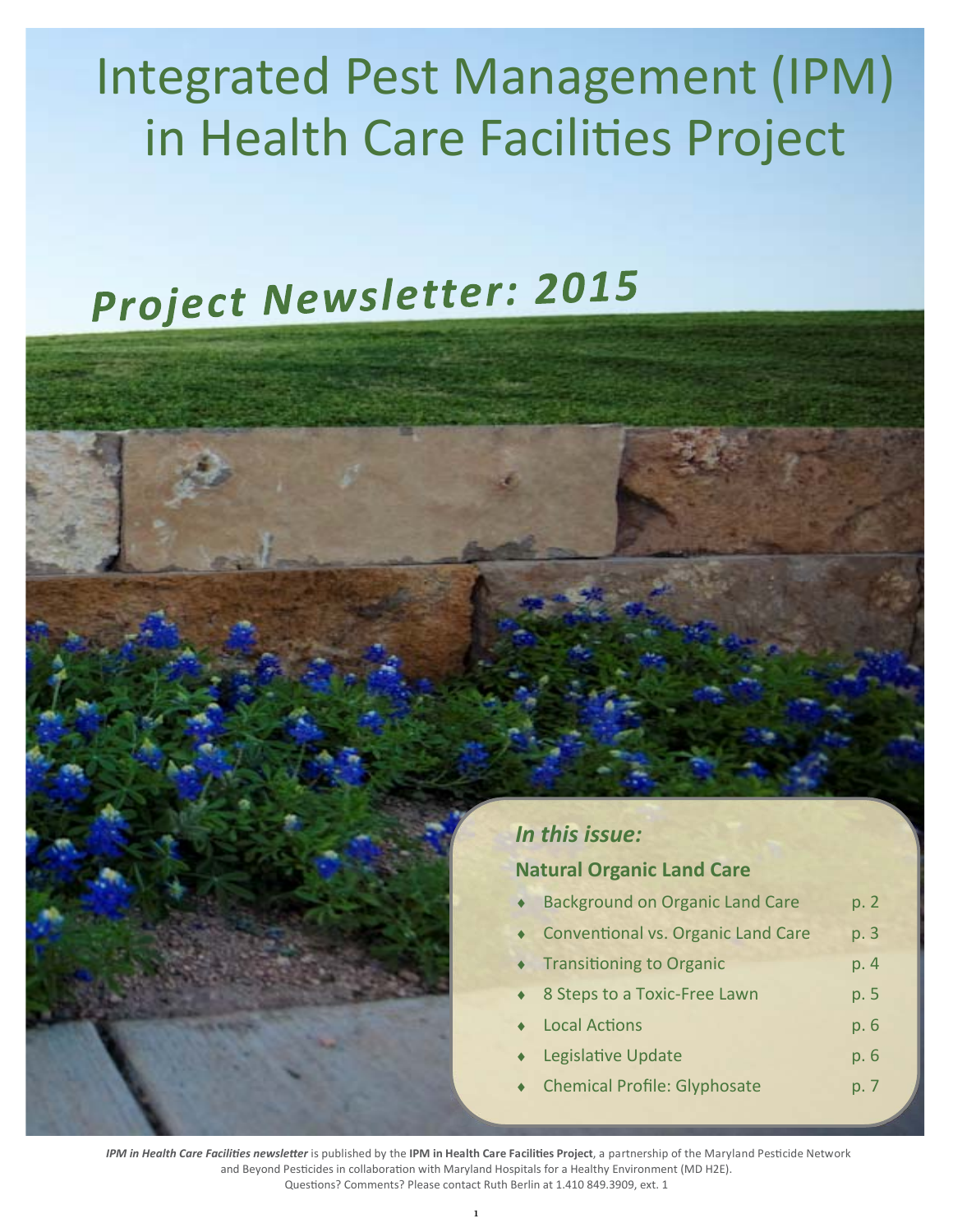Welcome to the Summer edition of the *IPM in Health Care Facilities newsletter*, published by the IPM in Health Care Facilities Project—a partnership of the Maryland Pesticide Network and Beyond Pesticides in collaboration with Maryland Hospitals for a Healthy Environment (MD H2E). The Project enables and facilitates transition to safe pest management practices at Maryland health care facilities. This newsletter is part of the Project's outreach effort to share information with Maryland health care facilities interested in effective pest management that protects patients, residents, staff and visitors from unnecessary exposure to pesticides.

Facilities participating in the Project's Partnership Program agree that IPM prioritizes pest prevention and non-chemical interventions as key components to *greening* their facilities. Under an IPM approach, only least-toxic pesticides are used as a last resort for pest management. This approach is especially important for patient and long-term care populations, which are especially vulnerable to chemicalintensive pest control methods that can cause or exacerbate the very diseases and conditions that they are being treated.

Feel free to contact us to learn more about how you can improve patient, staff and visitor safety by reducing pest complaints and toxic chemicals in your facility—with no increase in cost.

### **Organic Land Care**

#### **Background**:

A growing body of scientific evidence links toxic pesticide use to serious health issues, especially for vulnerable populations, even at low levels. Hospital patients who have compromised immune and nervous systems, the elderly, infants and children, and those especially sensitized to pesticides are particularly vulnerable toxic chemical exposure. Patients taking certain medications may also have heightened reactions to pesticides. From and environmental perspective, the use of pesticides and fertilizers are a major contributor to pollinator declines, including local Maryland honey bees, and they negatively impact the health of the our waterways.

That is why many communities, municipalities, school districts, local parks, home owners, and, especially, the health care industry are transitioning from chemical-intensive to organic land care, which relies on proven safe, effective, and affordable ways to maintain attractive lawns and landscaping without the use of toxic pesticides. People, governments, agencies, and industries that have made the switch are following a systems approach focused on preventive strategies for weed and insect management, proving that it is possible to transition to natural lawn care that does not rely on harmful pesticides.



IPM in Health Care Facilities newsletter is published by the IPM in Health Care Facilities Project, a partnership of the Maryland Pesticide Network and Beyond Pesticides in collaboration with Maryland Hospitals for a Healthy Environment (MD H2E). Questions? Comments? Please contact Matt Wallach, Project Director .410 605.0095, ext. 6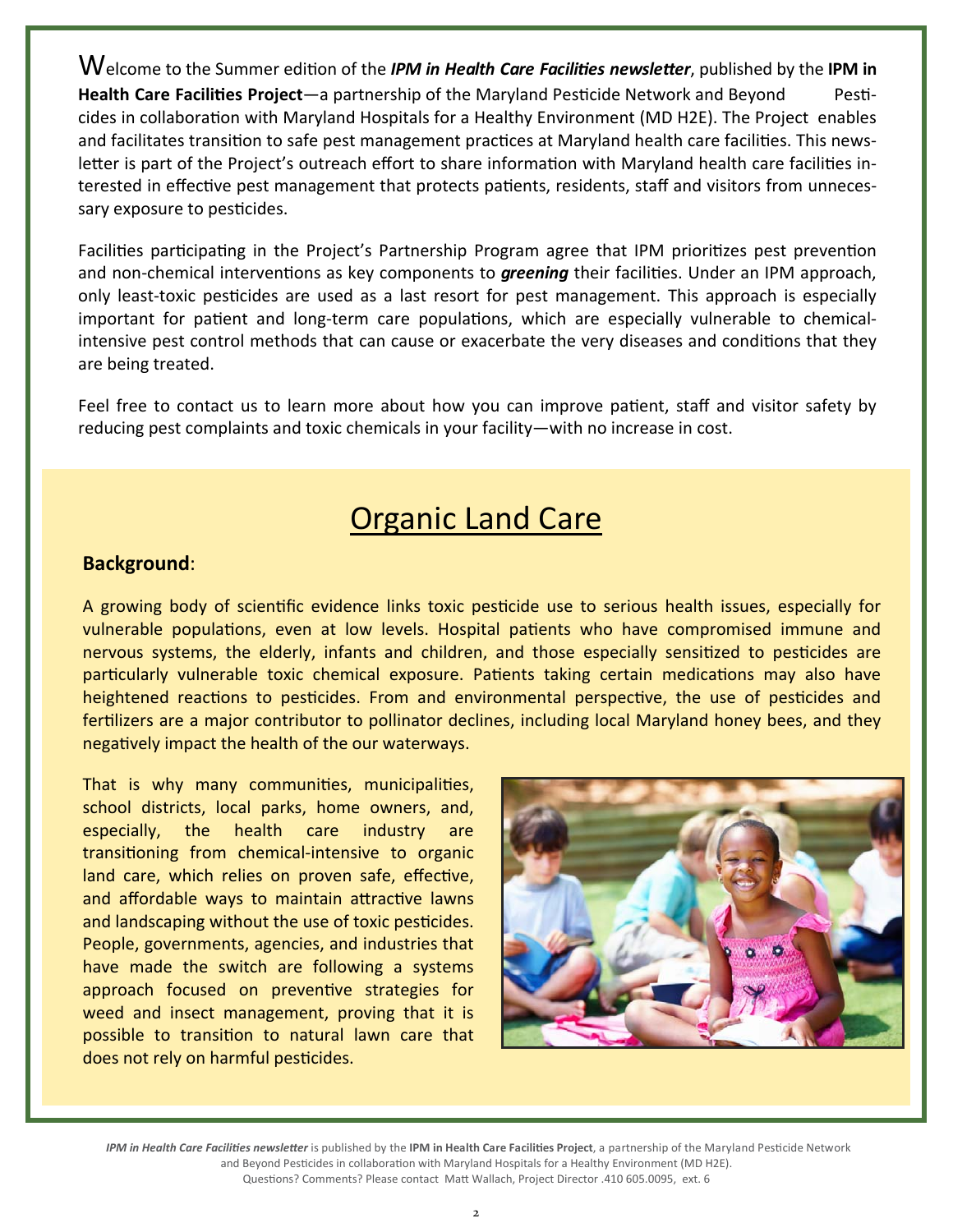### **Organic Land Care, continued...**

#### **Chemical‐Intensive Land Care**

Studies show that hazardous lawn chemicals do not stay on treated lawns. They are tracked indoors, and they drift into hospitals, homes, and other buildings where they contaminate indoor air and surfaces, exposing people at levels ten times higher than pre-application levels. Of the 30 commonly used lawn pesticides, 17 are linked to cancer, 11 are linked to birth defects, 19 to reproductive effects, 24 to liver or kidney damage, 14 to neurotoxicity, and 18 to disruption of the endocrine (hormonal) system.

Synthetic fertilizers and chemical pesticides restrict water and air movement in the soil while high nitrogen fertilizers can disrupt the nutrient balance, accelerate turf growth, and increase the need for mowing. Pesticides harm the microorganisms, beneficial insects and earthworms that are essential to maintaining a healthy soil and turf.



#### **Organic Land Care**

Natural organic land care is a systems approach to land care. The systems approach is based on three basic concepts: (1) natural, organic products where use is governed by soil testing, (2) an understanding that the soil biomass plays a critical role in soil fertility and turf grass health, and (3) specific and sound cultural practices.



The goal of a natural organic turf management program is to create turf that is both aesthetically pleasing and meets site objectives. At the same time, this turf will provide a healthy surface free from toxic chemicals. From an environmental perspective, the approach is designed to uƟlize materials and adopt cultural practices that will avoid any runoff or leaching of nutrients and control products into the Chesapeake Bay watershed and water table.

Organic turf management is a "feed‐the‐soil" approach that centers on natural, organic fertilization, microbial inoculants, compost teas, microbial food sources, and topdressing as needed with high quality finished compost. It is a program that supports the natural processes that nature has already in put in motion. These inputs, along with very specific cultural practices, which include mowing, aeration, irrigation, and overseeding are the basis of the program.

*IPM in Health Care Facilities newsletter* is published by the IPM in Health Care Facilities Project, a partnership of the Maryland Pesticide Network and Beyond Pesticides in collaboration with Maryland Hospitals for a Healthy Environment (MD H2E). Questions? Comments? Please contact Matt Wallach, Project Director .410 605.0095, ext. 6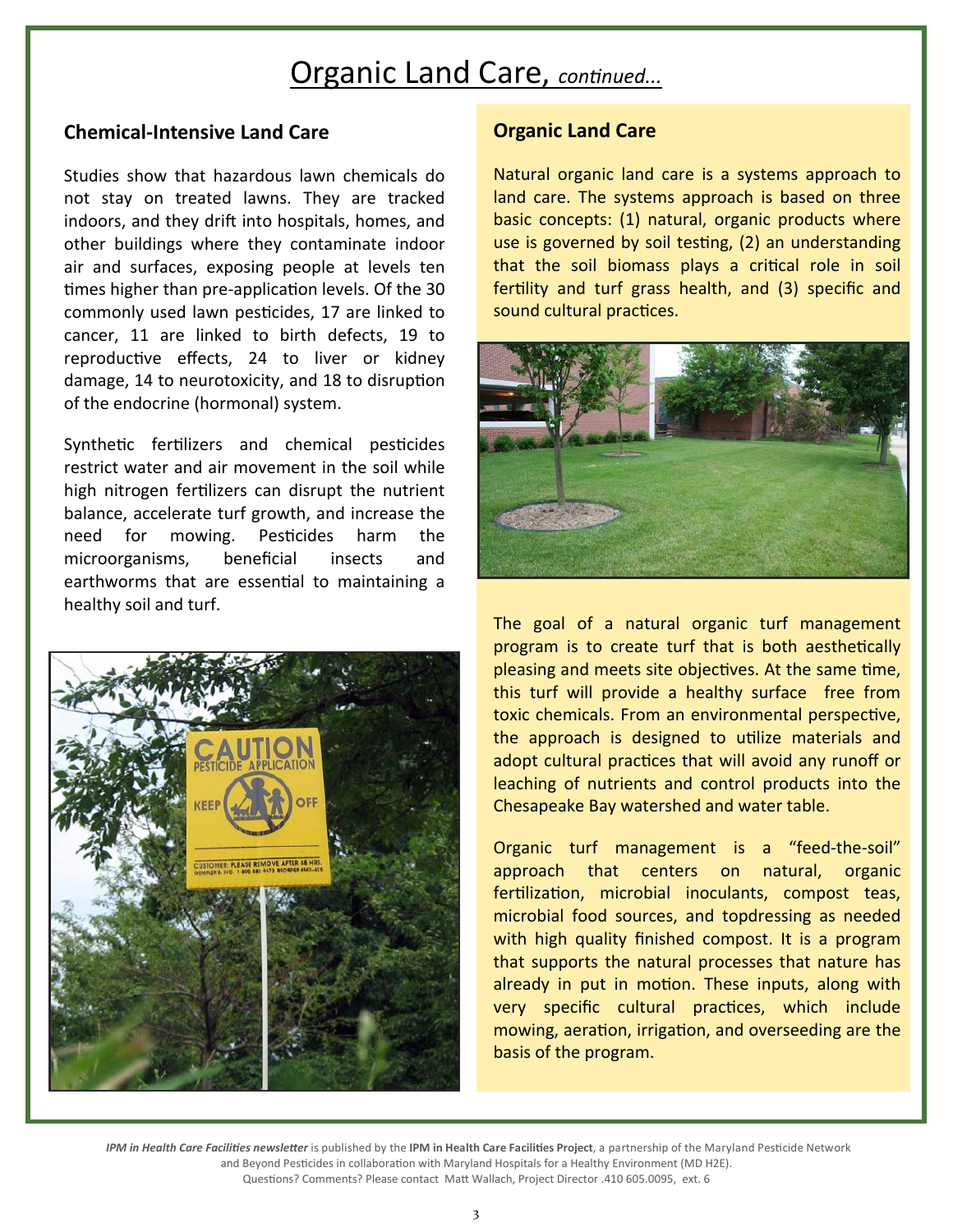### Organic Land Care continued...

#### **Transitioning to Organic**

Fall is the best time to start transitioning to a natural organic lawn. The key to a healthy lawn is healthy soil and good mowing, watering and fertilizing practices. Weeds thrive in soil that is compacted, poorly fertilized, and not pH balanced; and in lawns that are improperly watered, seeded, and mowed.

If the lawn is hard, compacted, and full of weeds, aerate to help air, water and fertilizer enter the soil below the surface.

Build healthy soil containing high organic content and biological life. Spreading compost over grass will increase water retention, increase organic matter, and "feed the soil." A healthy soil feeds the grass. If a fertilizer is needed, choose organic and use it sparingly.



When selecting a land care vendor or recontracting with an existing vendor, we encourage you to contract for a turf and landscape program that builds soil health instead of relying on synthetic fertilizers, herbicides, fungicides, and insecticides to treat problems. Healthy soil can eliminate the use of pesticides.

Healthy soil supports the development of healthy grass that is naturally resistant to weeds and pests. Once the lawn is healthy, natural organisms will help it to remain aerated. Adding new grass seed over an existing lawn will create a thick lawn which prevents weeds from taking root.

In a healthy, fertile and well maintained lawn, diseases and pest problems are rare. Once established, an organic



lawn uses fewer materials, such as water and fertilizers, and requires less labor for mowing and maintenance. More importantly, the lawn will be safe for the patients, residents, staff, and visitors at a health care facility.

A health care facility must be a safe haven for young families, children, the elderly, and people with weakened immune systems. Now is the time to make the transition and eliminate from your grounds unnecessary toxic chemicals that put people and the environment at risk.

IPM in Health Care Facilities newsletter is published by the IPM in Health Care Facilities Project, a partnership of the Maryland Pesticide Network and Beyond Pesticides in collaboration with Maryland Hospitals for a Healthy Environment (MD H2E). Questions? Comments? Please contact Matt Wallach, Project Director .410 605.0095, ext. 6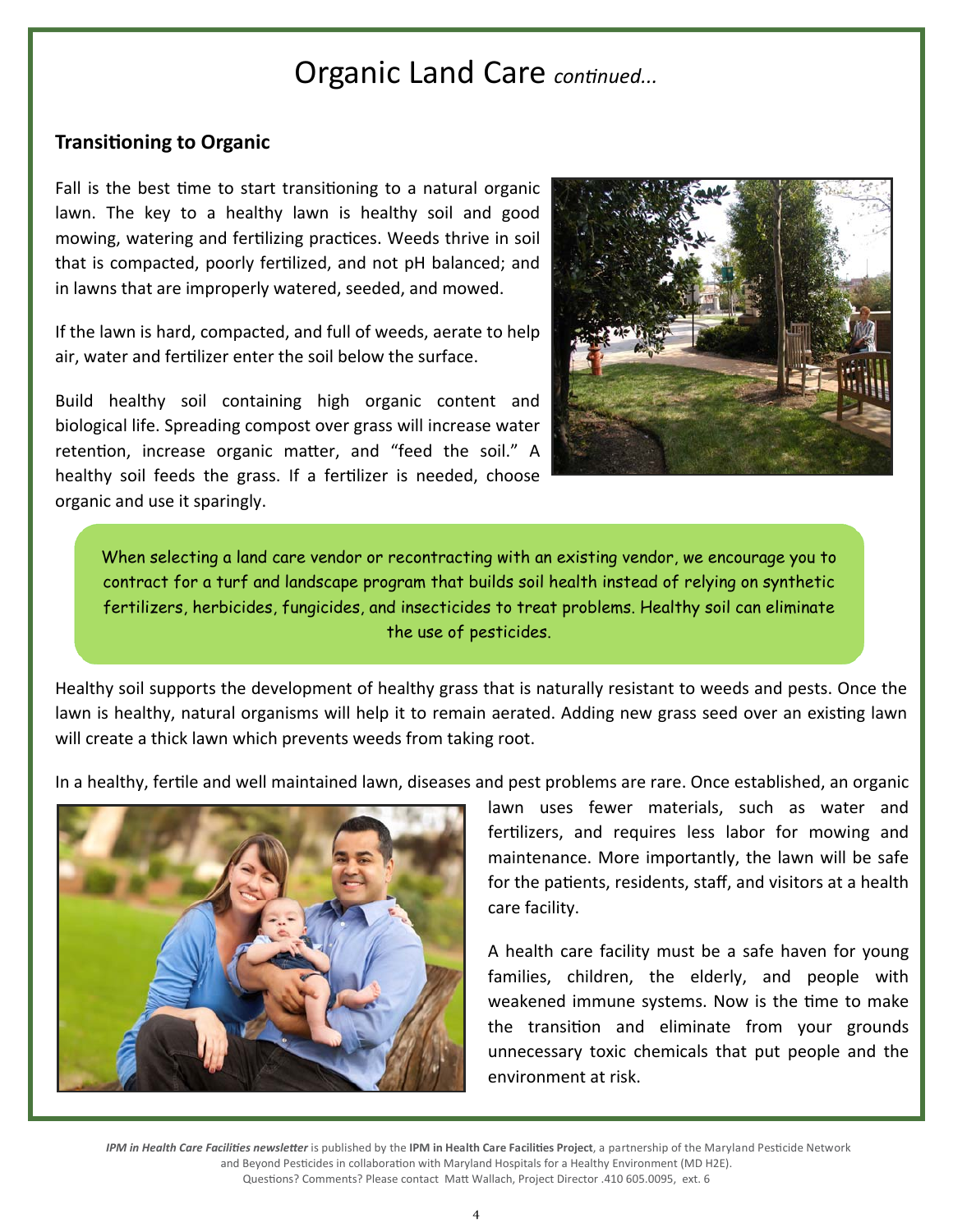### **Organic Land Care continued...**

#### **8 Steps to a Toxic-Free Lawn**

- 1. **Develop healthy soil**. Dig a 10" deep smooth narrow hole to examine the soil. The lawn should have between 5"-6" of topsoil; the darkest soil layer. If needed, add organic matter such as compost.
- 2. **Plant well-adapted, pest-resistant grass varieties**. Learn which grasses are most suitable to your climate. A mix of two or more appropriate grass varieties is preferable. Overseeding, or providing additional seeding, of established lawns may reduce weed problems.
- 3. **Aerate the lawn twice a year.** Soil compaction is one of the largest causes of weed problems. Aerating, or removing small cores or "plugs" of soil, allows air, water, and nutrients to reach the roots of the grass.

**Chemica Intensive Organic** 

4. **De-thatch**. Thatch is a dense layer of grass stems and roots on the surface of the soil. When thatch layers become  $\frac{1}{2}$ " or more, the roots will grow up within the thatch instead of down into the soil, making grass susceptible to insects, disease, and weather stress. Thatch is reduced by aeration, organic matter topdressing, or by vertical mowing or power raking.



- 5. **Maintain proper pH**. Test your soil and adjust the pH accordingly. Low pH means high acid content add lime to raise the pH. High pH means high alkaline – add sulphur to lower the pH. Watch for hints of pH imbalance, such as a dandelion infestation. Dandelions prefer soil with a pH of 7.5, while grass prefers a pH of 6.7 to 7.0.
- 6. **Fertilize.** Use a slow release natural, organic fertilizer once a year, usually in the fall, to increase nutrient uptake and reduce nutrient runoff and leaching. Avoid conventional synthetic nitrogen-rich fertilizers that feed only the plant not the soil. Learn to read signals. For example, if clover is taking over the lawn, the soil is lacking nitrogen since clover gets nitrogen from the air and grass gets nitrogen from the soil.
- 7. **Water properly**. Over or under watering can induce pest outbreaks. Enough water should be applied each time to wet the soil to the depth of the grass root zone. The soil should be allowed to become nearly dry between waterings. Avoid frequent, short waterings, which promote shallow root systems and reduce stress resistance. Natural, organic fertilizers can increase the water-holding capacity of the soil.
- 8. **Mow correctly**. Mow with sharp blades set to 3" to minimize adverse effects and retain the lawn's competitive ability. Never cut off more than 1/3 of the grass blades in a single mowing. Rotate the mowing pattern to reduce lawn compaction. Leave a light layer of grass clippings on the grass, which can provide up to half the lawn's nitrogen re-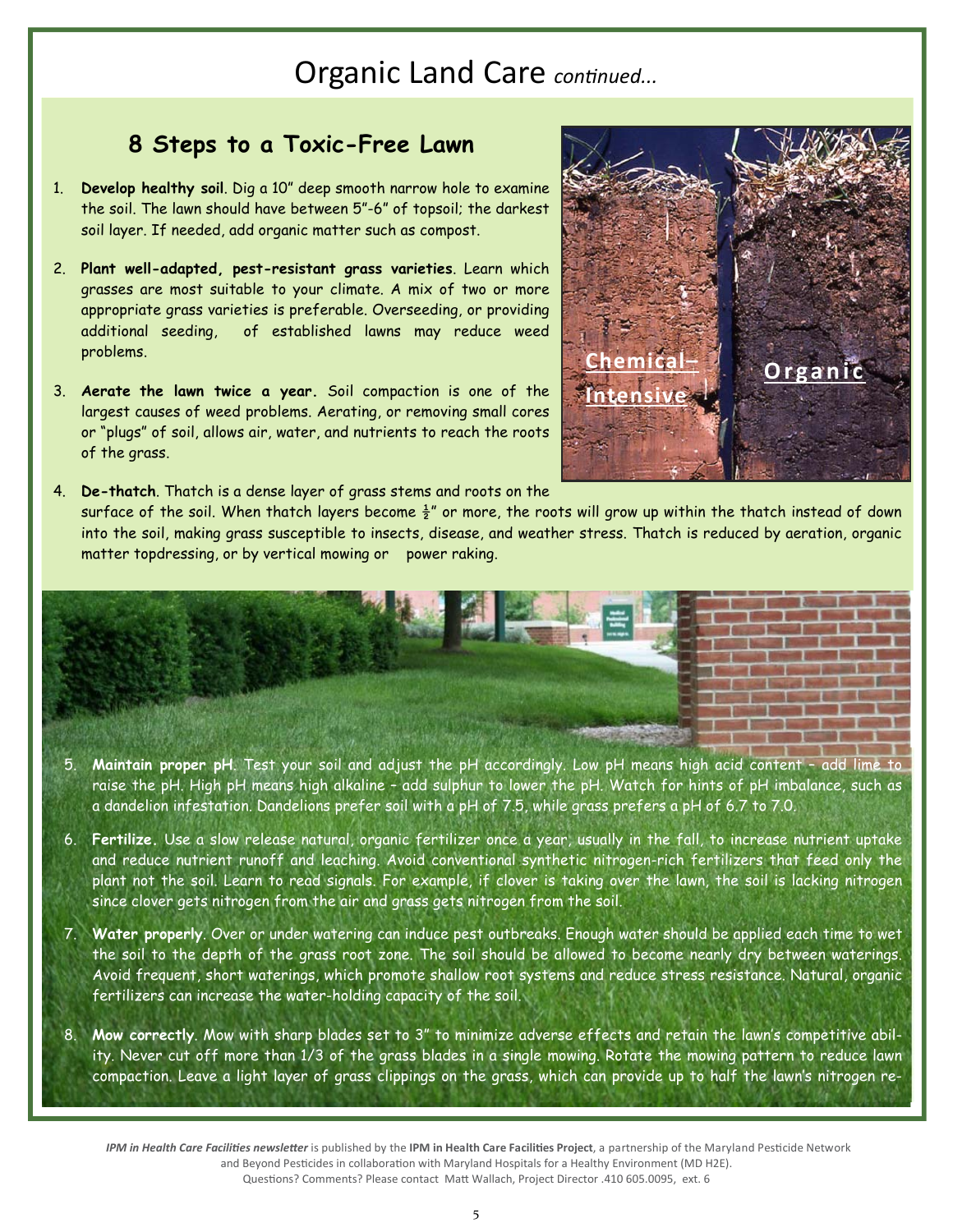### Organic Land Care continued...

#### Local **Actions:**

**Annapolis State House Grounds**: In December 2014, the Maryland Department of Natural Resources issued a press release announcing the successful transition of State House grounds to natural organic land care—Government Leading by Example. The Project, a collaboration between the Maryland Departments of General Services and Natural Resources and the Maryland Pesticide Education Network, has employed the systems approach to natural organic land care including organic soil amendments, overseeding, and aeration over a three year period, eliminating toxic pesticides and protecting the health of visitors, wildlife and the Chesapeake Bay.

**Canton Waterfront Park:** The waterfront in Canton has completed a dramatic change. The Canton Waterfront Project is a collaboration between the City of Baltimore Recreation and Parks Department, Baltimore City Sustainability Commission, and Maryland Pesticide Education Network. The pesticide-free park protects the health of the many visitors who enjoy the park throughout the year. The official groundbreaking ceremony to announce the first organic park in Baltimore City was held Saturday, August 15, 2015. The event was a success and featured educational materials and demonstrations by various participating organizations, as well as activities for kids and adults. Speakers included Ruth Berlin, executive director of Maryland Pesticide Education Network, Chip Osborne, national organic tuft expert from Osborne Organics, and representatives from the City of Baltimore.



### Legislative Update:

**On October 7, 2015 Montgomery County, Maryland passed nationally historic legislation to protect children, pets, wildlife, and the wider environment from the hazards of unnecessary lawn and landscape pesticide use.** 

This landmark law (Bill 52‐14), introduced by County Council Vice President George Leventhal, chair of the Health and Human Services Committee, is based on growing concerns in the community of the health risks associated with exposure to pesticides, and creates a safe space for residents in Montgomery County by prohibiting the use of non‐essential land care pesticides on both public and private property.

IPM in Health Care Facilities newsletter is published by the IPM in Health Care Facilities Project, a partnership of the Maryland Pesticide Network and Beyond Pesticides in collaboration with Maryland Hospitals for a Healthy Environment (MD H2E). Questions? Comments? Please contact Matt Wallach, Project Director at .410 605.0095, ext. 6